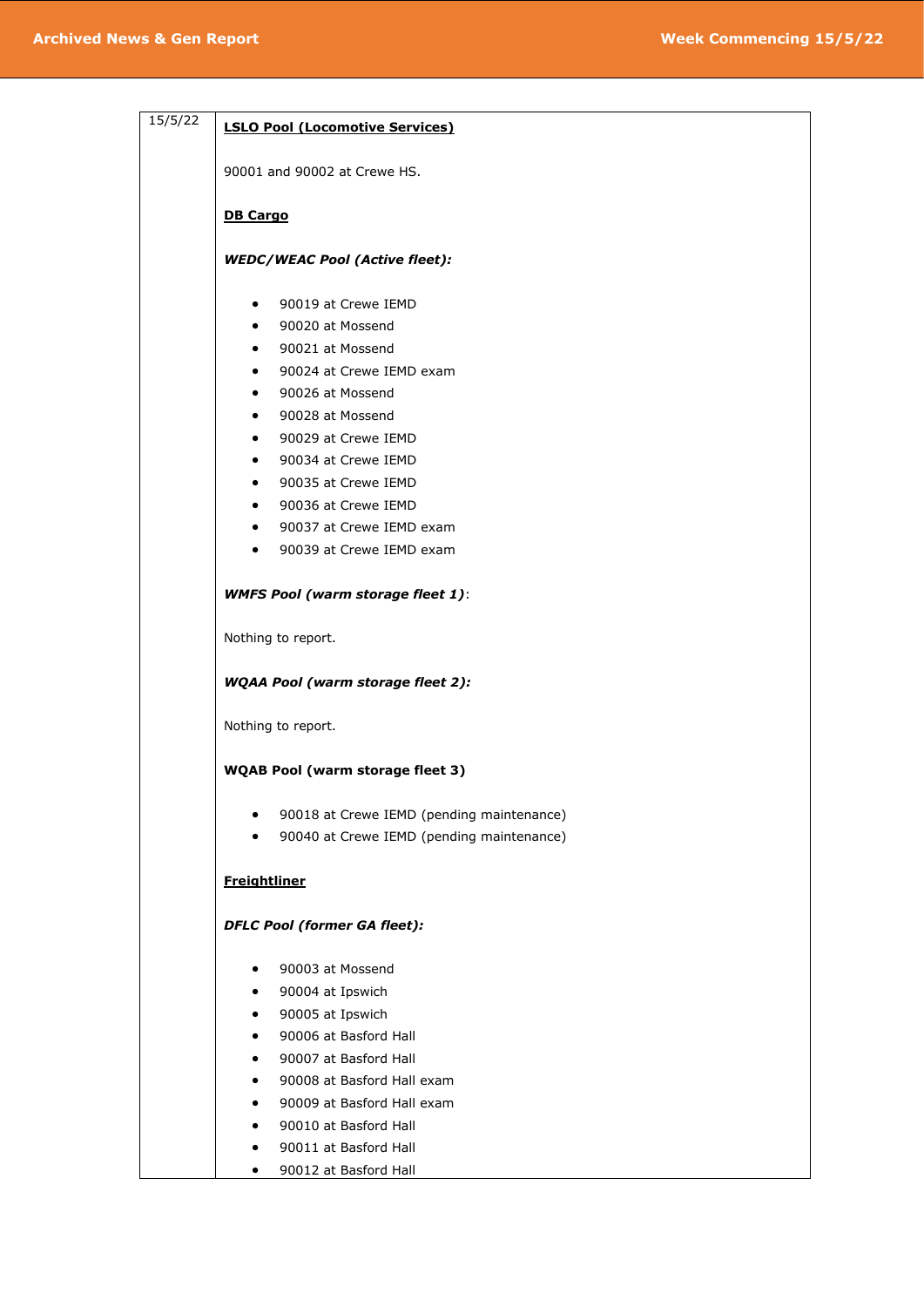|         | 90013 at Ipswich<br>$\bullet$                                   |
|---------|-----------------------------------------------------------------|
|         | 90014 at Basford Hall exam                                      |
|         | 90015 at Basford Hall<br>$\bullet$                              |
|         |                                                                 |
|         | <b>DFLC Pool (original FL fleet):</b>                           |
|         | 90016 at Ipswich exam<br>٠                                      |
|         | 90041 at Mossend<br>$\bullet$                                   |
|         | 90042 at Mossend<br>$\bullet$                                   |
|         | 90043 at Ipswich<br>٠                                           |
|         | 90044 at Mossend<br>$\bullet$                                   |
|         | 90045 at Basford Hall exam<br>$\bullet$                         |
|         | 90046 at Ipswich<br>$\bullet$                                   |
|         | 90047 at Ipswich<br>$\bullet$                                   |
|         | 90048 at Basford Hall<br>$\bullet$                              |
|         | 90049 at Basford Hall exam                                      |
| 16/5/22 | <b>LSLO Pool (Locomotive Services)</b>                          |
|         | 90001 and 90002 at Crewe HS.                                    |
|         | <b>DB Cargo</b>                                                 |
|         | <b>WEDC/WEAC Pool (Active fleet):</b>                           |
|         | 90019 at Crewe IEMD<br>$\bullet$                                |
|         | 90020 worked 4M25 (am), 4S47 (pm)<br>$\bullet$                  |
|         | 90021 worked 4M25 (am), 4S47 (pm)<br>$\bullet$                  |
|         | 90024 at Crewe IEMD exam                                        |
|         | 90026 at Mossend                                                |
|         | 90028 at Mossend                                                |
|         | 90029 worked 0Z30 Crewe IEMD-Mossend (am), then 4N30, 4M30 (pm) |
|         | 90034 at Crewe IEMD                                             |
|         | 90035 worked 0Z30 Crewe IEMD-Mossend (am), then 4N30, 4M30 (pm) |
|         | 90036 at Crewe IEMD                                             |
|         | 90037 at Crewe IEMD exam                                        |
|         | 90039 at Crewe IEMD exam                                        |
|         | <b>WMFS Pool (warm storage fleet 1):</b>                        |
|         | Nothing to report.                                              |
|         | <b>WQAA Pool (warm storage fleet 2):</b>                        |
|         | Nothing to report.                                              |
|         | <b>WQAB Pool (warm storage fleet 3)</b>                         |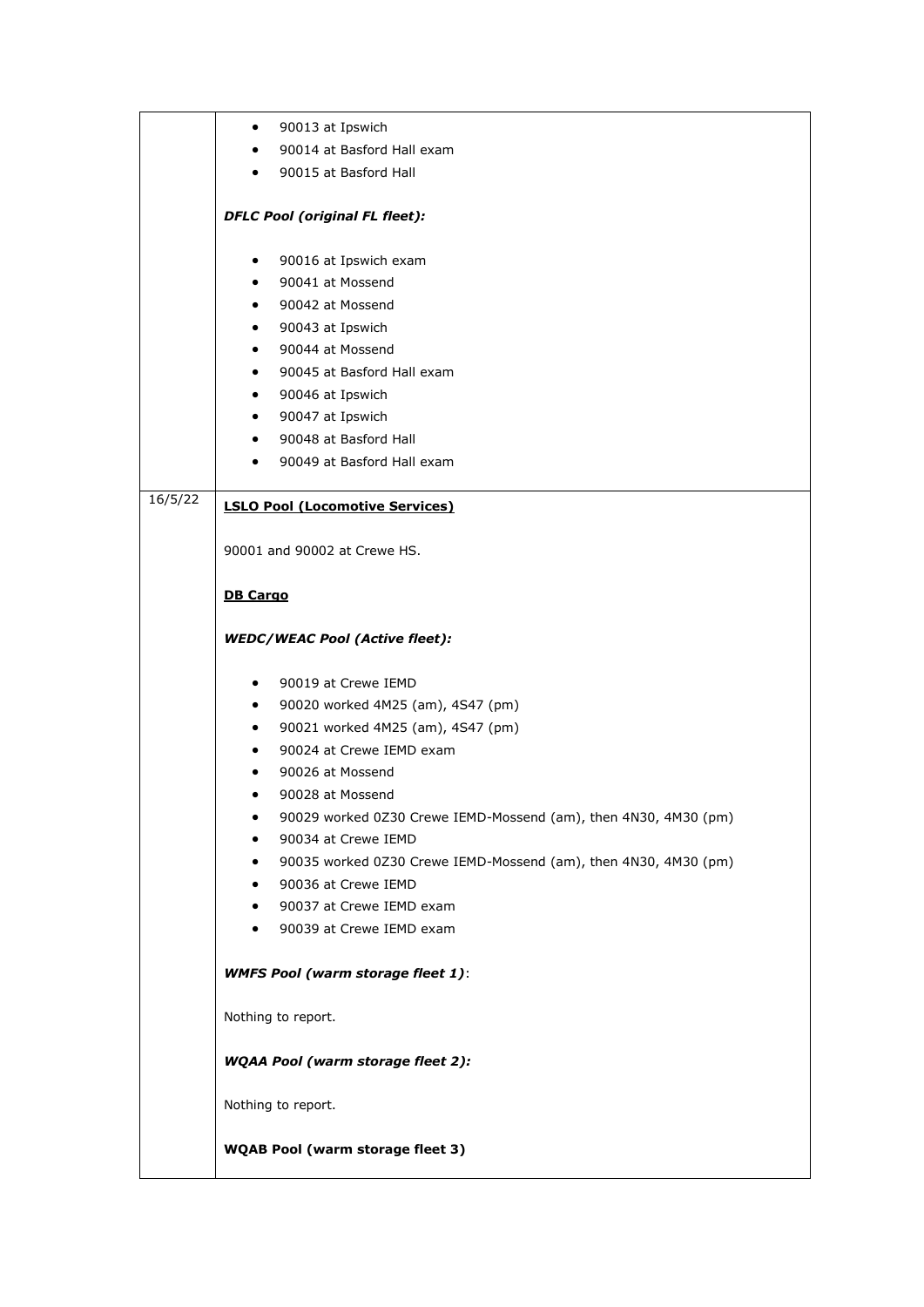|         | 90018 at Crewe IEMD (pending maintenance)<br>$\bullet$                  |  |  |  |  |
|---------|-------------------------------------------------------------------------|--|--|--|--|
|         | 90040 at Crewe IEMD (pending maintenance)<br>$\bullet$                  |  |  |  |  |
|         |                                                                         |  |  |  |  |
|         | <b>Freightliner</b>                                                     |  |  |  |  |
|         | <b>DFLC Pool (former GA fleet):</b>                                     |  |  |  |  |
|         | 90003 at Mossend (am)<br>٠                                              |  |  |  |  |
|         | 90004 worked 4M87 (pm)<br>$\bullet$                                     |  |  |  |  |
|         | 90005 worked 4M87 (pm)<br>٠                                             |  |  |  |  |
|         | 90006 worked 4S50 (am), 4M11 (pm)<br>$\bullet$                          |  |  |  |  |
|         | 90007 transfer Crewe-Garston, then 4L60 (pm)<br>$\bullet$               |  |  |  |  |
|         | 90008 at Basford Hall exam<br>$\bullet$                                 |  |  |  |  |
|         | 90009 at Basford Hall exam<br>٠                                         |  |  |  |  |
|         | 90010 worked 4L41 Crewe-Ipswich, 4M63 (am)<br>٠                         |  |  |  |  |
|         | 90011 worked 4L41 Crewe-Ipswich, 4M63 (am)<br>٠                         |  |  |  |  |
|         | 90012 transfer Crewe-Garston, then 4L60 (pm)<br>$\bullet$               |  |  |  |  |
|         | 90013 worked 4S88 (pm)<br>$\bullet$                                     |  |  |  |  |
|         | 90014 at Basford Hall exam<br>$\bullet$                                 |  |  |  |  |
|         | 90015 worked 4S50 (am), 4M11 (pm)<br>٠                                  |  |  |  |  |
|         | <b>DFLC Pool (original FL fleet):</b>                                   |  |  |  |  |
|         | 90016 transfer DITL Ipswich-Crewe 4M63 (am)<br>$\bullet$                |  |  |  |  |
|         | 90041 worked 4M80 (pm)<br>٠                                             |  |  |  |  |
|         | 90042 worked 4L81 (pm)<br>$\bullet$                                     |  |  |  |  |
|         | 90043 worked 4M89 (pm)<br>$\bullet$                                     |  |  |  |  |
|         | 90044 worked 4M80 (pm)<br>$\bullet$                                     |  |  |  |  |
|         | 90045 at Basford Hall exam<br>$\bullet$                                 |  |  |  |  |
|         | 90046 worked 4M89 (pm)                                                  |  |  |  |  |
|         | 90047 worked 4S88 (pm)<br>٠                                             |  |  |  |  |
|         | 90048 at Basford Hall                                                   |  |  |  |  |
|         | 90049 at Basford Hall exam                                              |  |  |  |  |
| 17/5/22 | <b>LSLO Pool (Locomotive Services)</b>                                  |  |  |  |  |
|         | 90001 and 90002 at Crewe HS.                                            |  |  |  |  |
|         | <b>DB Cargo</b><br><b>WEDC/WEAC Pool (Active fleet):</b>                |  |  |  |  |
|         |                                                                         |  |  |  |  |
|         |                                                                         |  |  |  |  |
|         | 90019 at Crewe IEMD                                                     |  |  |  |  |
|         | 90020 worked 4M25 (am), 4S47 (pm)<br>٠                                  |  |  |  |  |
|         | 90021 worked 4M25 (am), 4S47 (pm)<br>$\bullet$                          |  |  |  |  |
|         | 90024 at Crewe IEMD exam<br>٠                                           |  |  |  |  |
|         | 90026 worked 4S49 ex-Mossend, 4D51 (am), allocated 4N30, 4M30 (pm)<br>٠ |  |  |  |  |
|         | 90028 worked 4S49 ex-Mossend, 4D51 (am), allocated 4N30, 4M30 (pm)      |  |  |  |  |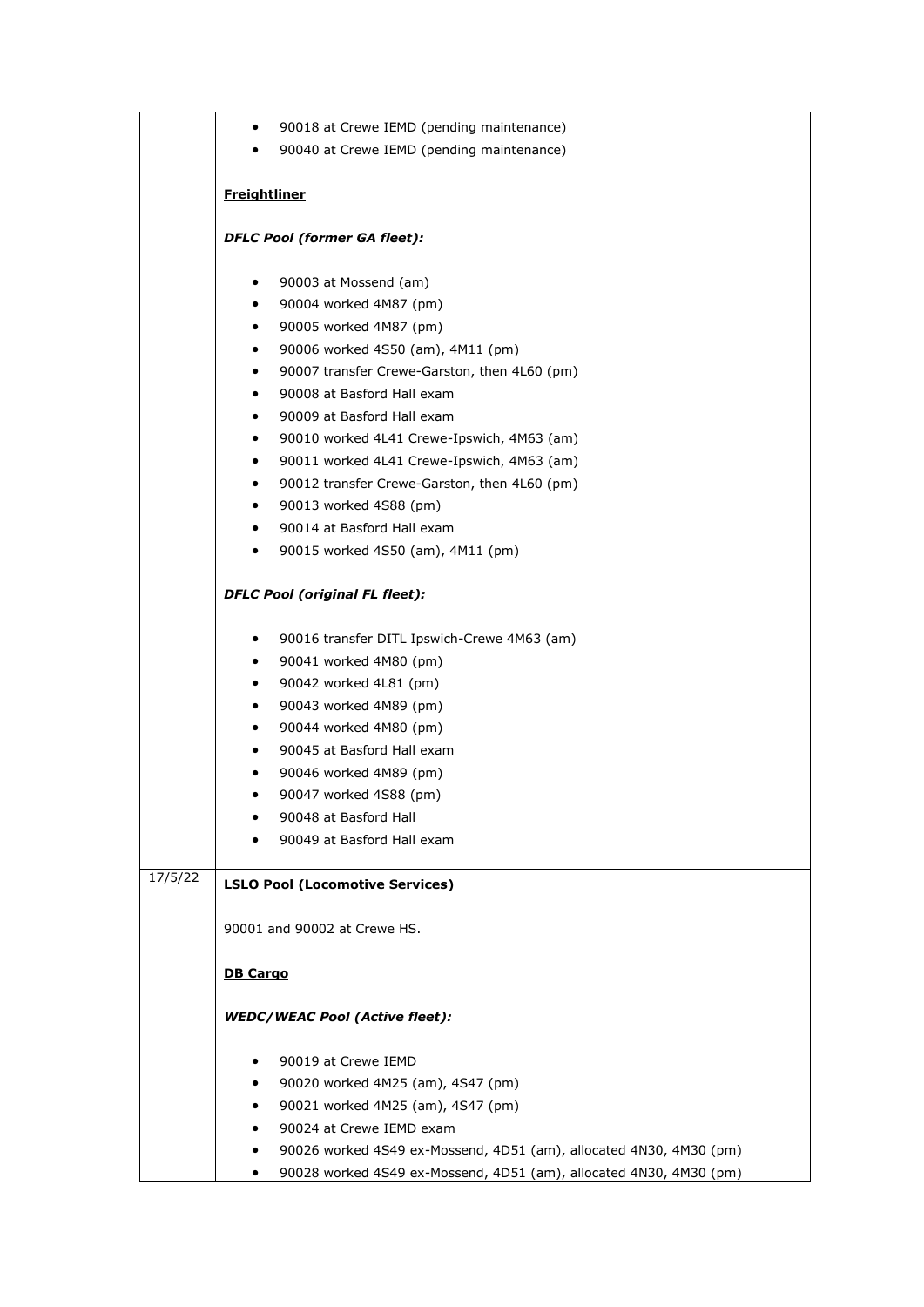| ٠                   | 90029 worked 4M30, 0M30 to Rugby (am), 0M31 to Daventry, 4S49 (pm)             |
|---------------------|--------------------------------------------------------------------------------|
|                     | 90034 at Crewe IEMD                                                            |
| ٠                   | 90035 worked 4M30, 0M30 to Rugby (am), 0M31 to Daventry, 4S49 (pm)             |
| ٠                   | 90036 at Crewe IEMD                                                            |
| ٠                   | 90037 at Crewe IEMD exam                                                       |
| $\bullet$           | 90039 at Crewe IEMD exam                                                       |
|                     | <b>WMFS Pool (warm storage fleet 1):</b>                                       |
|                     | Nothing to report.                                                             |
|                     | <b>WQAA Pool (warm storage fleet 2):</b>                                       |
|                     | Nothing to report.                                                             |
|                     | <b>WQAB Pool (warm storage fleet 3)</b>                                        |
| $\bullet$           | 90018 at Crewe IEMD (pending maintenance)                                      |
| $\bullet$           | 90040 at Crewe IEMD (pending maintenance)                                      |
| <b>Freightliner</b> |                                                                                |
|                     | <b>DFLC Pool (former GA fleet):</b>                                            |
| ٠                   | 90003 worked 4S50 (am), 4M80 (pm)                                              |
| ٠                   | 90004 worked 4L91 (am), 4M87 (pm)                                              |
| ٠                   | 90005 worked 4L91 (am), 4M87 (pm)                                              |
| ٠                   | 90006 worked 4Sxx (am), no reported workings (pm)                              |
| ٠                   | 90007 worked 4M45 (am), 4L60 (pm)                                              |
|                     | 90008 at Basford Hall exam                                                     |
| ٠                   | 90009 at Basford Hall exam                                                     |
|                     | 90010 worked 4L95, 4M63 (am)                                                   |
|                     | 90011 at Basford Hall                                                          |
|                     | 90012 worked 4M45 (am), 4L60 (pm)                                              |
|                     | 90013 no known workings (am)                                                   |
| ٠<br>$\bullet$      | 90014 no known workings (am)<br>90015 worked 4Sxx (am), no known workings (pm) |
|                     | <b>DFLC Pool (original FL fleet):</b>                                          |
|                     |                                                                                |
|                     | 90016 at Basford Hall                                                          |
| ٠                   | 90041 worked 4Sxx (am), no known workings (pm)                                 |
| ٠                   | 90042 worked 4S50 (am), 4M80 (pm)                                              |
|                     | 90043 worked 4L89 (pm), 4M89 (pm)                                              |
|                     | 90044 worked 4Sxx (am), no known workings (pm)                                 |
|                     | 90045 at Basford Hall exam                                                     |
| ٠                   | 90046 worked 4L89 (am), 4M89 (pm)                                              |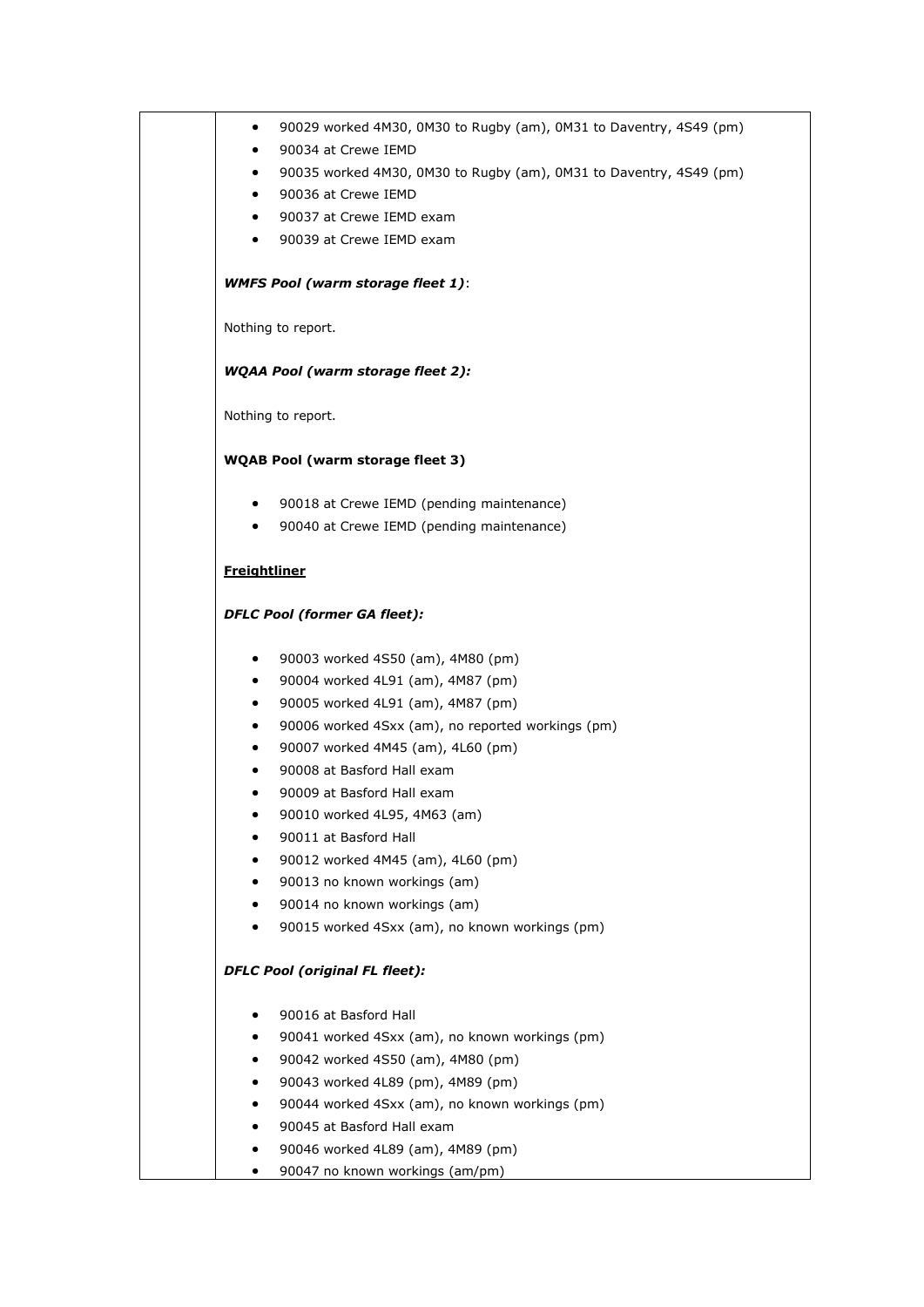|         | 90048 worked 4L95, 4M63 (am)<br>٠                                                      |  |  |  |
|---------|----------------------------------------------------------------------------------------|--|--|--|
|         | 90049 at Basford Hall exam                                                             |  |  |  |
|         |                                                                                        |  |  |  |
| 18/5/22 | <b>LSLO Pool (Locomotive Services)</b>                                                 |  |  |  |
|         |                                                                                        |  |  |  |
|         | 90001 and 90002 at Crewe HS.                                                           |  |  |  |
|         |                                                                                        |  |  |  |
|         | <b>DB Cargo</b>                                                                        |  |  |  |
|         |                                                                                        |  |  |  |
|         | Please note due to compressor issues with 90035, last night's 4S49 was hauled by 66006 |  |  |  |
|         |                                                                                        |  |  |  |
|         | with 90035 and 90039 DITL from Barton and Broughton Loop to Mossend in the early hours |  |  |  |
|         | of this morning, which ran 3hrs late.                                                  |  |  |  |
|         |                                                                                        |  |  |  |
|         | <b>WEDC/WEAC Pool (Active fleet):</b>                                                  |  |  |  |
|         |                                                                                        |  |  |  |
|         | 90019 at Crewe IEMD exam<br>٠                                                          |  |  |  |
|         | 90020 worked 4M25 (am), 4S47 (pm)<br>٠                                                 |  |  |  |
|         | 90021 worked 4M25 (am), 4S47 (pm)<br>٠                                                 |  |  |  |
|         | 90024 at Crewe IEMD<br>٠                                                               |  |  |  |
|         | 90026 worked 4M30 to Daventry (am), then transferred to Crewe IEMD (am/pm)<br>٠        |  |  |  |
|         | 90028 worked 4M30 to Daventry (am), then transferred to Crewe IEMD (am/pm)<br>٠        |  |  |  |
|         | 90029 DITL on 4S49 Barton/Broughton Loop-Mossend (am), spare Mossend (pm)<br>٠         |  |  |  |
|         | 90034 worked 0Z90 Crewe IEMD-Daventry (am), 4S49 (pm)<br>٠                             |  |  |  |
|         | 90035 DITL on 4S49 Barton/Broughton Loop-Mossend (am), repairs Mossend (pm)<br>٠       |  |  |  |
|         | 90036 at Crewe IEMD exam<br>٠                                                          |  |  |  |
|         | 90037 worked 0Z90 Crewe IEMD-Daventry (am), 4S49 (pm)<br>٠                             |  |  |  |
|         | 90039 at Crewe IEMD exam<br>٠                                                          |  |  |  |
|         |                                                                                        |  |  |  |
|         | <b>WMFS Pool (warm storage fleet 1):</b>                                               |  |  |  |
|         |                                                                                        |  |  |  |
|         | Nothing to report.                                                                     |  |  |  |
|         |                                                                                        |  |  |  |
|         | <b>WQAA Pool (warm storage fleet 2):</b>                                               |  |  |  |
|         |                                                                                        |  |  |  |
|         |                                                                                        |  |  |  |
|         | Nothing to report.                                                                     |  |  |  |
|         |                                                                                        |  |  |  |
|         | <b>WQAB Pool (warm storage fleet 3)</b>                                                |  |  |  |
|         |                                                                                        |  |  |  |
|         | 90018 at Crewe IEMD (pending maintenance)<br>٠                                         |  |  |  |
|         | 90040 at Crewe IEMD (pending maintenance)                                              |  |  |  |
|         |                                                                                        |  |  |  |
|         | <b>Freightliner</b>                                                                    |  |  |  |
|         |                                                                                        |  |  |  |
|         | <b>DFLC Pool (former GA fleet):</b>                                                    |  |  |  |
|         |                                                                                        |  |  |  |
|         | 90003 worked 4S50 (am), 4M80 (pm)<br>٠                                                 |  |  |  |
|         | 90004 worked 4L91 (am), 4M87 (pm)<br>٠                                                 |  |  |  |
|         | 90005 worked 4L91 (am), 4M87 (pm)<br>$\bullet$                                         |  |  |  |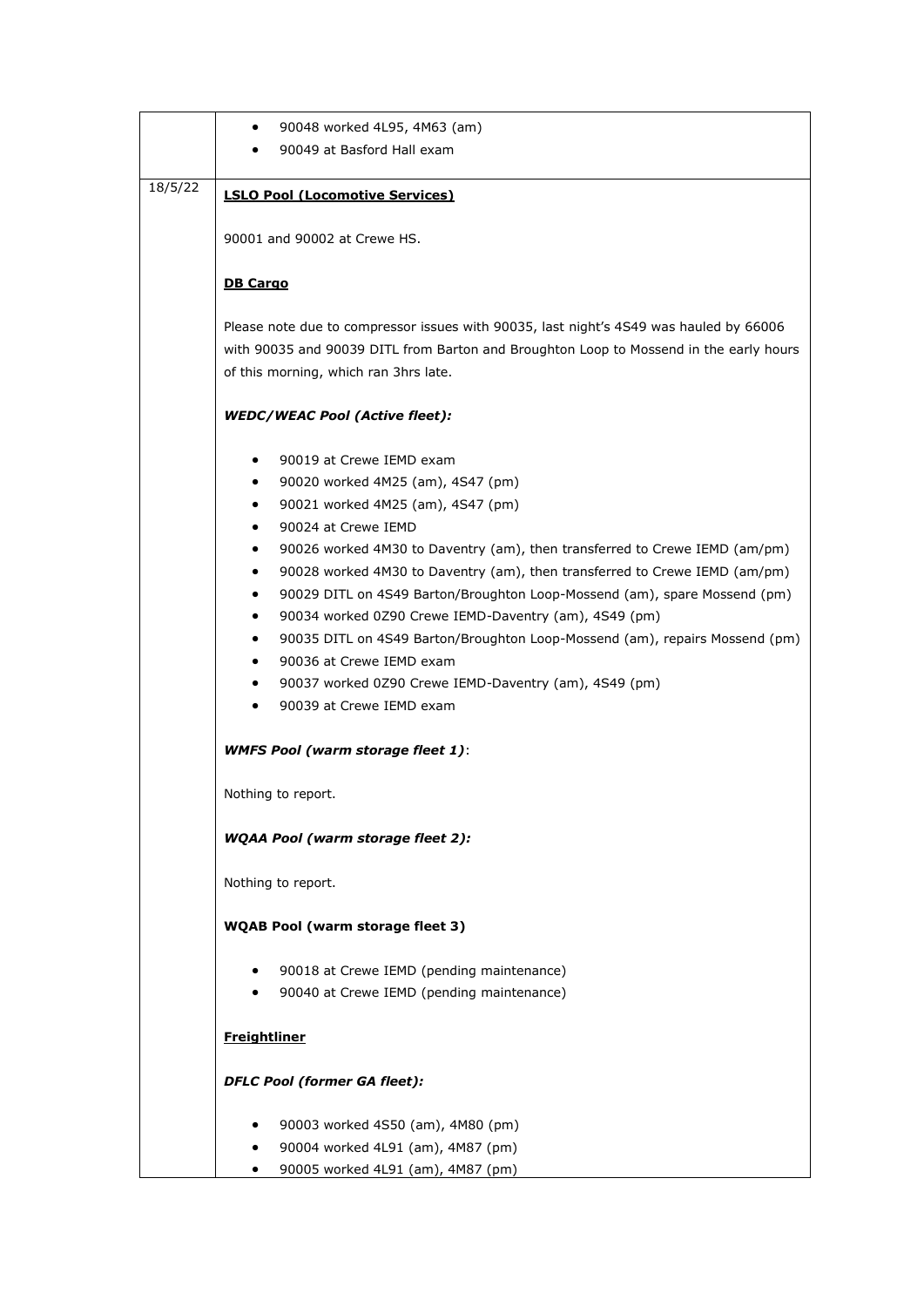|         | 90006 worked 4S83 (am), no known workings (pm)<br>٠                                          |
|---------|----------------------------------------------------------------------------------------------|
|         | 90007 worked 4M45 (am), 4L60 (pm)<br>$\bullet$                                               |
|         | 90008 at Basford Hall exam<br>٠                                                              |
|         | 90009 at Basford Hall exam<br>$\bullet$                                                      |
|         | 90010 worked 4L95, 4M63 (am)<br>$\bullet$                                                    |
|         | 90011 at Basford Hall<br>$\bullet$                                                           |
|         | 90012 worked 4M45 (am), 4L60 (pm)<br>$\bullet$                                               |
|         | 90013 worked 4L82 to Ipswich (am), no know workings (pm)<br>$\bullet$                        |
|         | 90014 at Ipswich (am/pm)<br>$\bullet$                                                        |
|         | 90015 worked 4S83 (am), no known workings (pm)<br>$\bullet$                                  |
|         |                                                                                              |
|         | <b>DFLC Pool (original FL fleet):</b>                                                        |
|         | 90016 at Basford Hall<br>$\bullet$                                                           |
|         | 90041 worked 4S88 (am), no known workings (pm)<br>$\bullet$                                  |
|         | 90042 worked 4S50 (am), 4M80 (pm)<br>$\bullet$                                               |
|         | 90043 worked 4L89 (am), 4M89 (pm)<br>$\bullet$                                               |
|         | 90044 worked 4S88 (am), no known workings (pm)<br>$\bullet$                                  |
|         | 90045 at Basford Hall exam<br>$\bullet$                                                      |
|         | 90046 worked 4L89 (am), 4M89 (pm)<br>$\bullet$                                               |
|         | 90047 worked 4L82 (am), no known workings (pm)<br>٠                                          |
|         | 90048 worked 4L95, 4M63 (am)<br>$\bullet$                                                    |
|         | 90049 at Basford Hall exam                                                                   |
| 19/5/22 |                                                                                              |
|         | <b>LSLO Pool (Locomotive Services)</b>                                                       |
|         | 90001 and 90002 at Crewe HS.                                                                 |
|         |                                                                                              |
|         | <b>DB Cargo</b>                                                                              |
|         |                                                                                              |
|         | <b>WEDC/WEAC Pool (Active fleet):</b>                                                        |
|         | 90019 at Crewe IEMD exam<br>٠                                                                |
|         | 90020 worked 4M25 (am), 4S47 (pm)                                                            |
|         | 90021 worked 4M25 (am), 4S47 (pm)<br>٠                                                       |
|         | 90024 at Crewe IEMD                                                                          |
|         | 90026 at Crewe IEMD<br>$\bullet$                                                             |
|         | 90028 at Crewe IEMD<br>٠                                                                     |
|         | 90029 at Mossend spare<br>٠                                                                  |
|         | 90034 unknown transfer Grangemouth-Mossend (am), 4N30, 4M30 (pm)<br>٠                        |
|         |                                                                                              |
|         | ٠                                                                                            |
|         | 90035 at Mossend repairs<br>90036 at Crewe IEMD exam<br>$\bullet$                            |
|         | $\bullet$                                                                                    |
|         | 90037 unknown transfer Grangemouth-Mossend (am), 4N30, 4M30 (pm)<br>90039 at Crewe IEMD exam |
|         |                                                                                              |
|         | <b>WMFS Pool (warm storage fleet 1):</b>                                                     |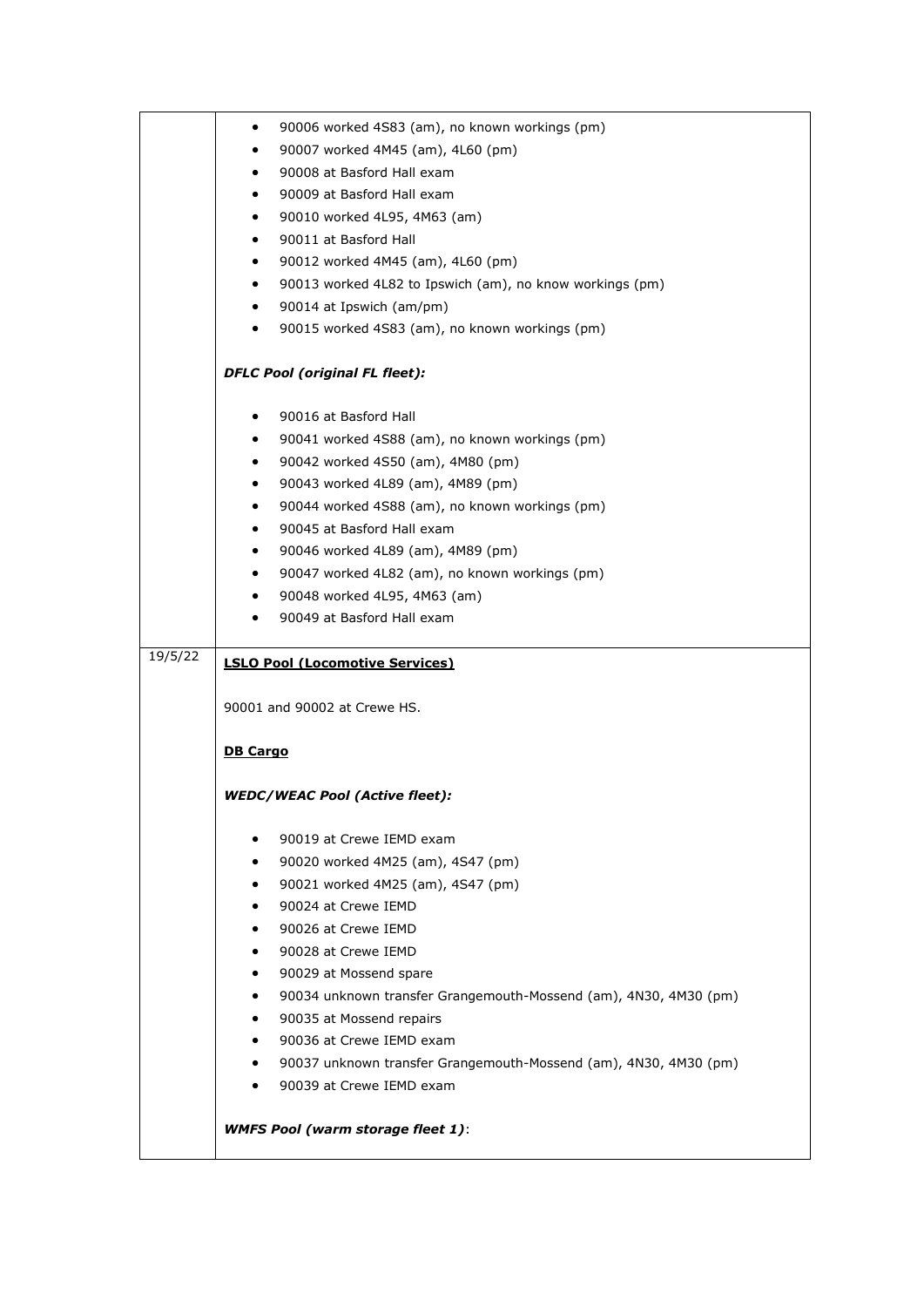|         | Nothing to report.                                                                  |  |  |
|---------|-------------------------------------------------------------------------------------|--|--|
|         | <b>WQAA Pool (warm storage fleet 2):</b>                                            |  |  |
|         | Nothing to report.                                                                  |  |  |
|         |                                                                                     |  |  |
|         | <b>WQAB Pool (warm storage fleet 3)</b>                                             |  |  |
|         | 90018 at Crewe IEMD (pending maintenance)<br>$\bullet$                              |  |  |
|         | 90040 at Crewe IEMD (pending maintenance)<br>$\bullet$                              |  |  |
|         | <b>Freightliner</b>                                                                 |  |  |
|         | <b>DFLC Pool (former GA fleet):</b>                                                 |  |  |
|         | 90003 worked 4L82, 4M63 (am)<br>$\bullet$                                           |  |  |
|         | 90004 worked 4L91 (am), 4M87 (pm)<br>$\bullet$                                      |  |  |
|         | 90005 worked 4L91 (am), 4M87 (pm)<br>$\bullet$                                      |  |  |
|         | 90006 worked 4S83 (am), no known workings (pm)<br>$\bullet$                         |  |  |
|         | 90007 worked 4M45 (am), 4L60 (pm)<br>$\bullet$                                      |  |  |
|         | 90008 at Basford Hall exam<br>$\bullet$                                             |  |  |
|         | 90009 at Basford Hall exam<br>$\bullet$                                             |  |  |
|         | 90010 worked 4L95 (am), no known workings (pm)<br>$\bullet$                         |  |  |
|         | 90011 at Basford Hall<br>$\bullet$                                                  |  |  |
|         | 90012 worked 4M45 (am), 4L60 (pm)<br>$\bullet$                                      |  |  |
|         | 90013 worked 4S88 (am), 4M80 (pm)<br>$\bullet$                                      |  |  |
|         | 90014 at Ipswich<br>$\bullet$                                                       |  |  |
|         | 90015 worked 4S83 (am), no known workings (pm)<br>$\bullet$                         |  |  |
|         | <b>DFLC Pool (original FL fleet):</b>                                               |  |  |
|         | 90016 worked 4S50 (am), no known workings (pm)                                      |  |  |
|         | 90041 at Basford Hall                                                               |  |  |
|         | 90042 worked 4L82, 4M63 (am)                                                        |  |  |
|         | 90043 worked 4L89 (am), no known workings (pm)                                      |  |  |
|         | 90044 worked 4S50 (am), no known workings (pm)                                      |  |  |
|         | 90045 at Basford Hall exam                                                          |  |  |
|         | 90046 worked 4L89 (am), no known workings (pm)                                      |  |  |
|         | 90047 worked 4S88 (am), 4M80 (pm)<br>90048 worked 4L95 (am), no known workings (pm) |  |  |
|         | 90049 at Basford Hall exam                                                          |  |  |
|         |                                                                                     |  |  |
| 20/5/22 | <b>LSLO Pool (Locomotive Services)</b>                                              |  |  |
|         | 90001 and 90002 at Crewe HS.                                                        |  |  |
|         | <b>DB Cargo</b>                                                                     |  |  |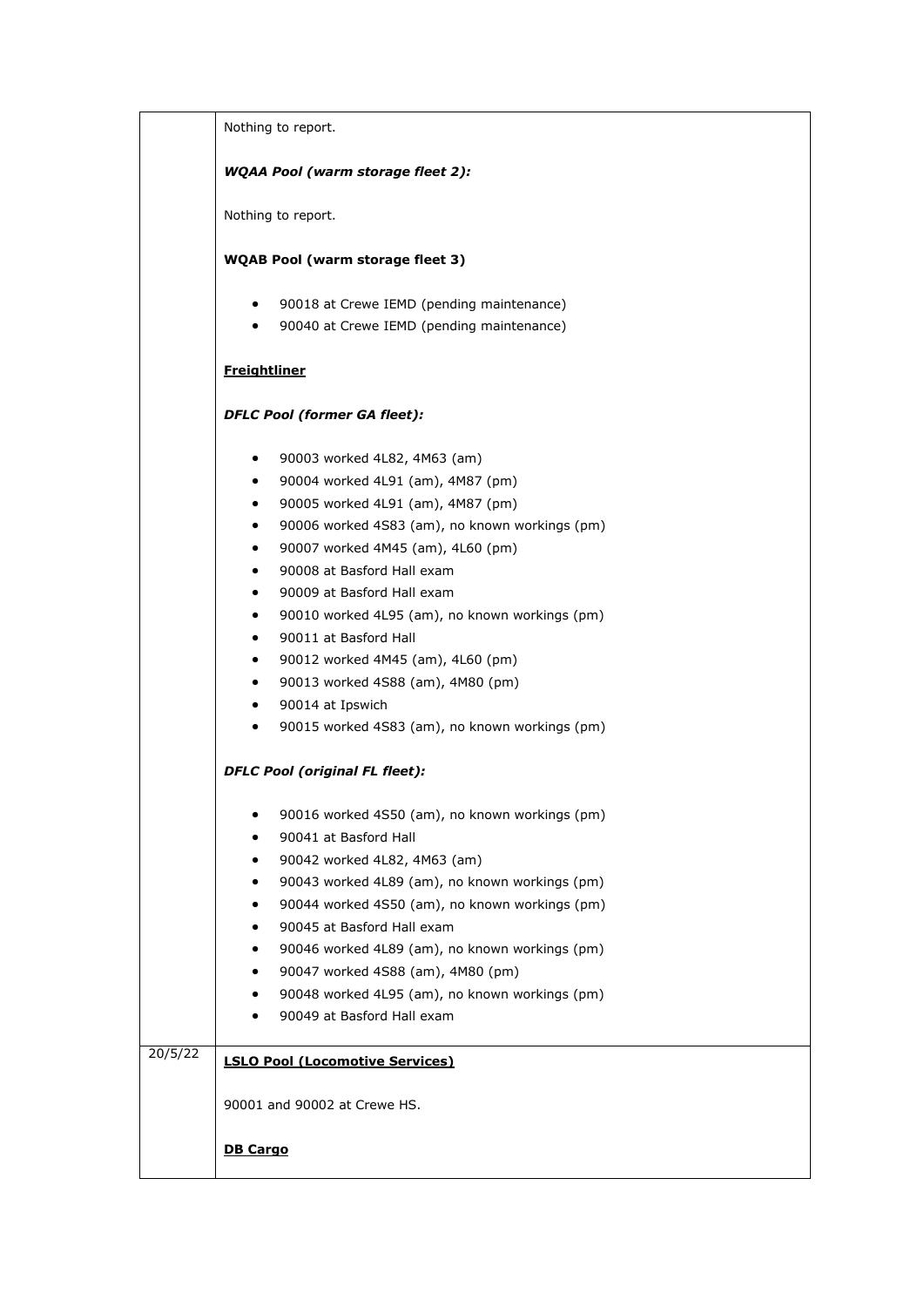## *WEDC/WEAC Pool (Active fleet):*

- 90019 at Crewe IEMD exam
- 90020 worked 4M25 (am), 4S47 (pm)
- 90021 worked 4M25 (am), 4S47 (pm)
- 90024 at Crewe IEMD
- 90026 at Crewe IEMD
- 90028 at Crewe IEMD
- 90029 at Mossend spare
- 90034 worked 4M30, 0M30 to Daventry (am), 0M31 to Daventry, 4S49 (pm)
- 90035 at Mossend repairs
- 90036 at Crewe IEMD exam
- 90037 worked 4M30, 0M30 to Daventry (am), 0M31 to Daventry, 4S49 (pm)
- 90039 at Crewe IEMD exam

## *WMFS Pool (warm storage fleet 1)*:

Nothing to report.

## *WQAA Pool (warm storage fleet 2):*

Nothing to report.

## **WQAB Pool (warm storage fleet 3)**

- 90018 at Crewe IEMD (pending maintenance)
- 90040 at Crewe IEMD (pending maintenance)

# **Freightliner**

#### *DFLC Pool (former GA fleet):*

- 90003 worked 4S83 (am), no known workings (pm)
- 90004 at Basford Hall exam
- 90005 at Basford Hall exam
- 90006 worked 4L95, 4M63 (am), 4L96 (pm)
- 90007 worked 4M45 (am), 4L60 (pm)
- 90008 at Basford Hall exam
- 90009 at Basford Hall exam
- 90010 worked 4S88 (am), no known workings (pm)
- 90011 at Basford Hall
- 90012 worked 4M45 (am), 4L60 (pm)
- 90013 worked 4L82 (am), no known workings (pm)
- 90014 at Ipswich exam
- 90015 worked 4L95, 4M63 (am), 4L96 (pm)

# *DFLC Pool (original FL fleet):*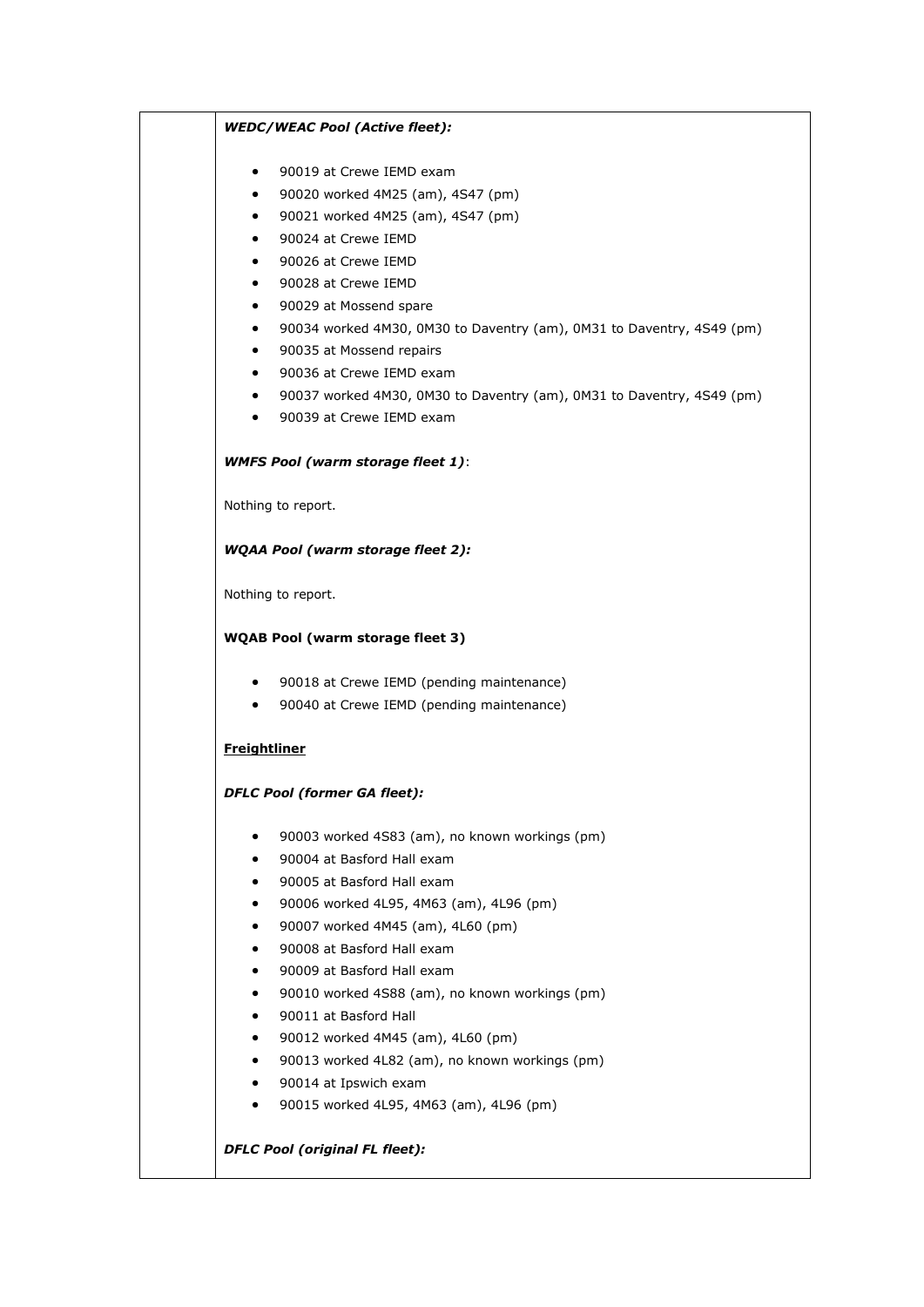|         | 90016 worked 4S50 (am), no known workings (pm)<br>٠                                  |
|---------|--------------------------------------------------------------------------------------|
|         | 90041 at Basford Hall<br>٠                                                           |
|         | 90042 worked 4S83 (am), no known workings (pm)<br>$\bullet$                          |
|         | 90043 worked 4L89 (am), no known workings (pm)<br>$\bullet$                          |
|         | 90044 allocated to 4S50 (am), no known workings (pm)<br>$\bullet$                    |
|         | 90045 at Basford Hall exam<br>$\bullet$                                              |
|         | 90046 worked 4L89 (am), no known workings (pm)<br>$\bullet$                          |
|         | 90047 worked 4L82 (am), no known workings (pm)<br>$\bullet$                          |
|         |                                                                                      |
|         | 90048 worked 4S88 (am), no known workings (pm)<br>$\bullet$                          |
|         | 90049 at Basford Hall exam                                                           |
| 21/5/22 | <b>LSLO Pool (Locomotive Services)</b>                                               |
|         | 90001 and 90002 at Crewe HS.                                                         |
|         | <b>DB Cargo</b>                                                                      |
|         |                                                                                      |
|         | <b>WEDC/WEAC Pool (Active fleet):</b>                                                |
|         | 90019 at Crewe IEMD exam                                                             |
|         | 90020 at Mossend                                                                     |
|         | 90021 at Mossend<br>$\bullet$                                                        |
|         | 90024 at Crewe IEMD<br>$\bullet$                                                     |
|         | 90026 at Crewe IEMD                                                                  |
|         | $\bullet$                                                                            |
|         | 90028 at Crewe IEMD<br>$\bullet$                                                     |
|         | 90029 worked 4M30 to Daventry, then transferred to Crewe IEMD (am)<br>$\bullet$      |
|         | 90034 worked 4M30 Grangemouth-Mossend only (am), then spare<br>$\bullet$             |
|         | 90035 DITL (?) on 4M30 to Daventry, then transferred to Crewe IEMD (am)<br>$\bullet$ |
|         | 90036 at Crewe IEMD exam                                                             |
|         | 90037 worked 4M30 Grangemouth-Mossend only (am), then spare<br>٠                     |
|         | 90039 at Crewe IEMD exam                                                             |
|         | <b>WMFS Pool (warm storage fleet 1):</b>                                             |
|         | Nothing to report.                                                                   |
|         | <b>WQAA Pool (warm storage fleet 2):</b>                                             |
|         | Nothing to report.                                                                   |
|         | <b>WQAB Pool (warm storage fleet 3)</b>                                              |
|         | 90018 at Crewe IEMD (pending maintenance)                                            |
|         |                                                                                      |
|         | 90040 at Crewe IEMD (pending maintenance)                                            |
|         | <b>Freightliner</b>                                                                  |
|         |                                                                                      |